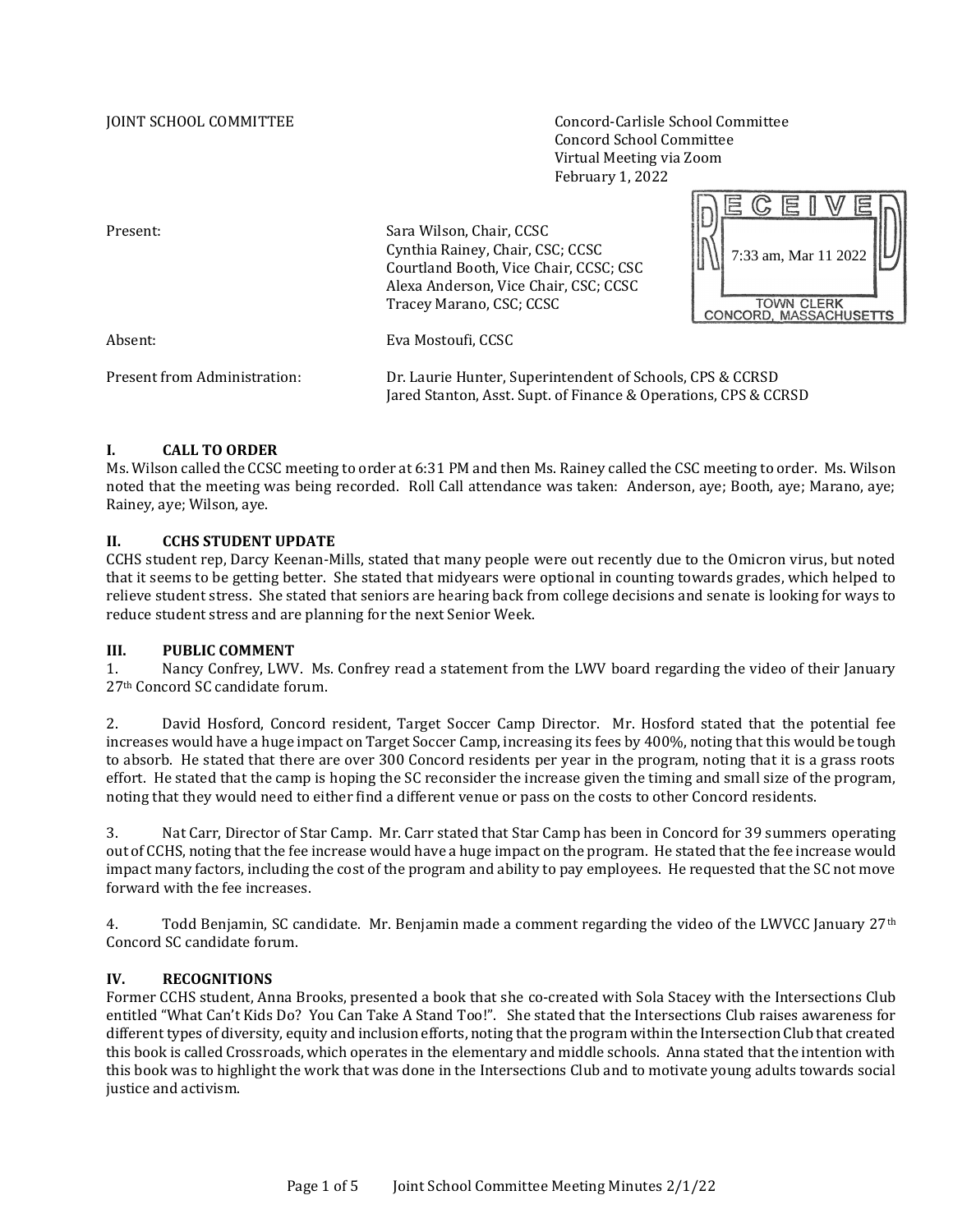## **V. READING OF THE MINUTES**

A motion was made by Mr. Booth, seconded by Ms. Marano, to approve open session minutes from 12/21/21 and executive session minutes from 1/1/22. The motion was approved by roll call: Anderson, aye (for both); Booth, aye (for both); Marano, aye (for both); Rainey, aye (for both); Wilson, aye.

## **VI. CORRESPONDENCE**

Ms. Wilson stated that there was no correspondence since the last meeting.

#### **VII. CHAIRS & LIAISONS REPORT**

Ms. Marano stated that there is a DEI Subcommittee meeting the following day at 11:30 AM via Zoom.

Mr. Booth stated that the Policy Subcommittee met and the material is in front of the SC tonight for consideration.

## **VIII. SUPERINTENDENT'S REPORT**

Dr. Hunter shared highlights from her report, stating that she has been meeting with Ms. Herbert and the elementary principals on the approach to reading instruction, materials and research. She stated that they are looking at the winter literacy data from the elementary schools and the literacy specialist held a session during an all school staff meeting on reading instruction and research. She stated that they have begun to look at summer school and use the data to identify participants. She stated that they are beginning to build monthly meetings with the three elementary schools to focus on literacy with the literacy specialists, noting that she is working on bringing a presentation to the SC in the spring. Regarding student wellbeing, she stated that they are rolling out CareSolace, to connect families and staff with mental health service providers. She stated that the new adjustment counselor at CMS started last week and that she is working with families through supportive roles to the administration to students and families in crisis. Dr. Hunter stated that the high school developed a focused effort around midterms to reduce stress.

## **IX. DISCUSSION**

A. COVID Update. Dr. Hunter shared COVID data, noting that cases have greatly decreased since the break. She stated that the total case count in 689 over the course of the year, vaccination rates are stable at the high school and middle school, and 82% of students are fully vaccinated at the elementary level. She stated that as the cases have declined, DESE has updated protocols and antigen testing is now being offered at home in combination with the pooled testing. She stated Test and Stay has been eliminated and distancing has been discontinued in classrooms, also noting that elementary lunches have returned to the cafeterias. Dr. Hunter thanked everyone across the districts for making shifts, noting the extraordinary collaboration.

B. Assistant Superintendent Search Timeline and Process. Dr. Hunter shared the Assistant Superintendent Search timeline, tonight that they are actively collecting candidates at this time. She then reviewed the proposed roles and membership of the committee. She stated that the committee would be meeting to organize and collect questions, with the hopes of interviewing on February 15<sup>th</sup> and 16<sup>th</sup> remotely and interviewing finalists in district March 7-11<sup>th</sup>. After discussion, the SC agreed Ms. Anderson and Mr. Booth would be the SC representatives on the Search Committee.

C. Representatives for Collective Bargaining: CCHS Tutors and Transportation. Ms. Wilson suggested that a representative from last year be included as well as a member that was not part of last year's collective bargaining. Mr. Booth and Mr. Marano agreed to be representatives on the CCHS tutors bargaining and Ms. Rainey and Ms. Anderson agreed to be representatives on transportation bargaining. Mr. Stanton stated that he was hoping to have the tutors start the following week and then transportation shortly after.

D. DEI Professional Development for School Committee Members. Ms. Marano reviewed the proposal for SC workshops, noting that they would be three, three-hour sessions every other week from 3:30 – 6:30 PM over Zoom. She noted that the sessions would be considered SC training and would not be open sessions, noting that she would follow up with the Town Clerk's office. Ms. Rainey noted her concern with the zoom format and timing, noting the issues with keeping attention for a long time on a screen and the complications with working around work/commute schedules. Ms. Marano asked the SC members to email her their availability so she could work on a schedule. Mr. Booth questioned the last item of the sessions "next steps – exploring SC's areas of concern, influence, control", asking if there was any opportunity to shift from personal development to school committee leadership development. Ms. Marano stated that it is more professional than personal development, noting that it is the same road as the educators are taking when they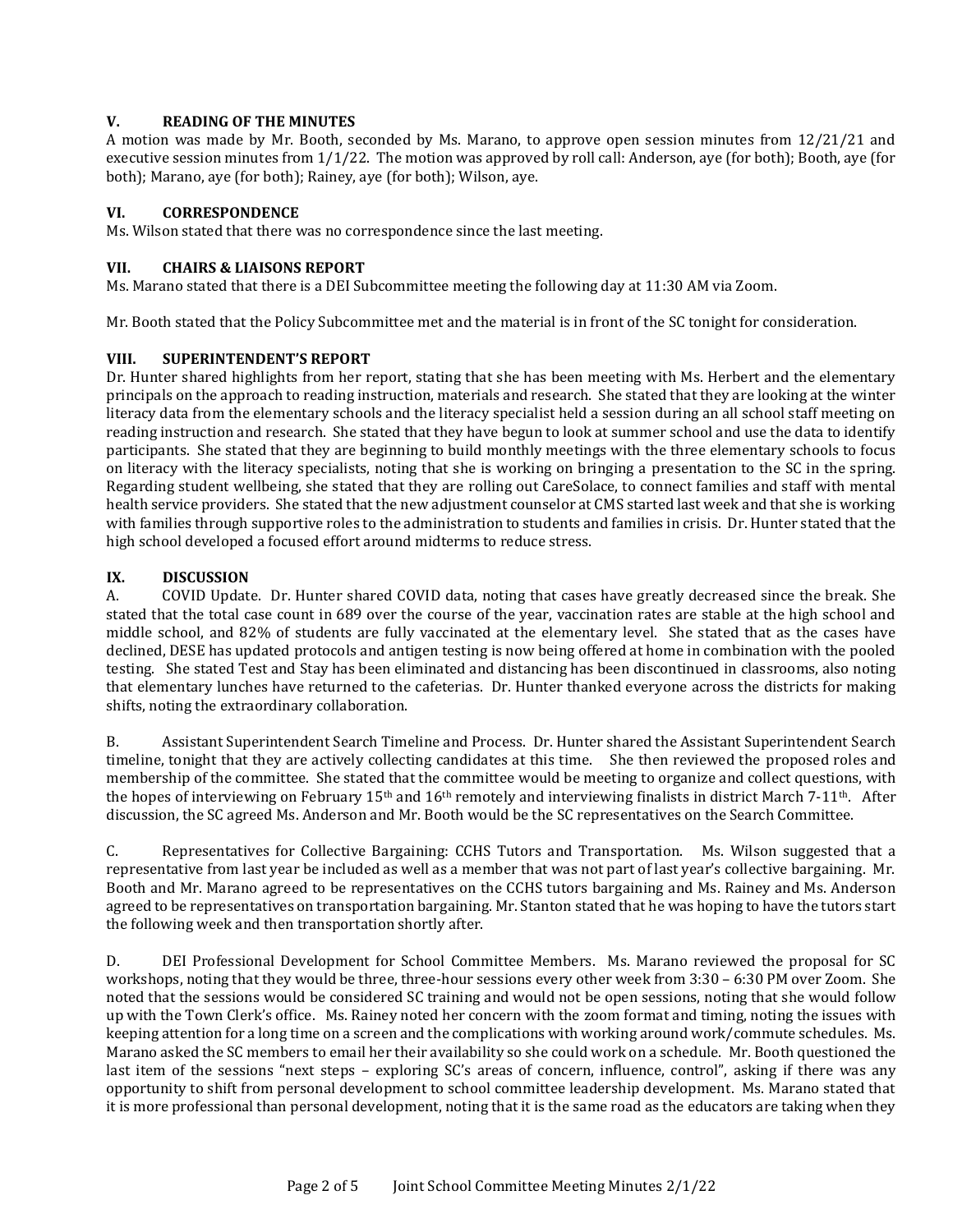come to the district. She noted that interested school committee members may attend the IDEAS PD course our educators take, though they would need to take it when offered at another district.

E. 2022-2023 Draft Calendar. Dr. Hunter shared the 2022-23 draft calendar, reviewing: staff return on August 29<sup>th</sup> with two days of PD, students return on Aug 31<sup>st</sup>, early release in October for CCHS and CMS, CCHS conferences on October 28th, elementary conferences in November, CMS conferences in December, 2nd PD path December 14th, PD day for CMS and CCHS in January, 3rd early release in February and 4th for the high school in March, 2nd day of conferences in elementary in April, graduation June 3<sup>rd</sup>, and students last day June 14<sup>th</sup> and staff June 15<sup>th</sup>.

F. Cost Sharing Ripley Capital Improvements. Dr. Hunter noted that Tim Goddard, Carlisle's Town Administer, asked the district to propose a formula for Ripley capital improvement cost sharing, but noted that they need to give this proposal to the Concord Town Manager who is in charge of capital funds for CPS. Mr. Stanton reviewed the recommendation, noting that he based the recommendation on the K-12 enrollment on 10/1/21. He stated that, if the two town managers agreed to this, Carlisle would write a check to Concord, who would apply it against the \$900,000 for capital improvements.

G. First Reading School Committee Policy: JJIF-R – Athletic Concussion Regulations. Mr. Booth reviewed Policy JJIF-R – Athletic Concussion Regulations, noting the changes that were made to the policy around symptomatic students going home with parents/guardians following a head injury. He noted that the subcommittee was impressed with the Athletic Director, trainer and nurses, noting that the policy is very effective in practice. Mr. Booth thanked the Business Office, Aaron Joncas, Lisa Koski and Pattie Vasiliadis for their work on the policy.

H. Second Reading School Committee Policies: KF – Facility Use Policy and KF-R – Community Use Regulations and Fees. Mr. Booth shared the Facility Use Policy, noting that several links were added to the document. He stated that the Business Office would be reviewing summer requests on February 1<sup>st</sup>, going over the additional changes to the policy and fee schedule. Ms. Marano noted that she missed one of the subcommittee meetings and questioned the frequent user discount and Mr. Stanton provided information on the savings for the two camps that frequently use the facilities. Ms. Anderson asked for clarity around the February 1<sup>st</sup> date with regards to enrollments for some of the camps and the single transactions in terms of the frequent user discount. Ms. Marano suggested discussing this one more time with Ms. Mostoufi present. Mr. Booth noted that the increases were not across the board, but included many 12-year corrections. Ms. Marano stated that one more discussion with her, Mr. Booth and Ms. Mostoufi would help to provide some clarity and Mr. Booth suggested meeting sooner than later.

I. FY22 Variance Report. Mr. Stanton shared the FY22 Variance Report, stating that the district has an unencumbered balance of \$3.7 million, noting some of this is health insurance and vehicle replacement. He stated that the district is tracking well and is in line with a "normal" year.

J. FY23 Budget Updates. Dr. Hunter stated that, since the pervious budget discussion, the Governor put out his cherry sheet. She stated that due to some enrollment increases and inflation, the revenue number for state aid for CCRSD was higher than budgeted. She recommended that the revenue number be increased, which would lower the assessments to the towns. Mr. Stanton stated that the district received a little over \$225,000 in Chapter 70 money. He stated that he increased the Chapter 70 offset to \$3,197,882, decreasing the assessments. He stated that, if the revenue is less than what is received, it could be made up through E&D reserve or by leaving a positive balance in the general fund.

# **X. ACTION ITEMS**

A. Vote on Use of Stabilization Funds. A motion was made by Mr. Booth, seconded by Ms. Anderson, that for the purposes of paying costs of reconstruction of the access road on the District's campus, including the payment of all other costs incidental and related thereto, vote to authorize expenditures not to exceed \$200,000 from the Districts Capital Stabilization fund. The motion was approved by roll call: Anderson, aye; Booth, aye; Marano, aye; Rainey, aye; Wilson, aye.

B. Vote to Approve FY23 CCRSD Budget. A motion was made by Ms. Anderson, seconded by Mr. Booth, that the Town raise and appropriate the sum of \$36,541,181 as the Town's apportioned share of the Concord-Carlisle Regional School District budget for the fiscal year ending June 30, 2023; and that the same be expended only for such purposes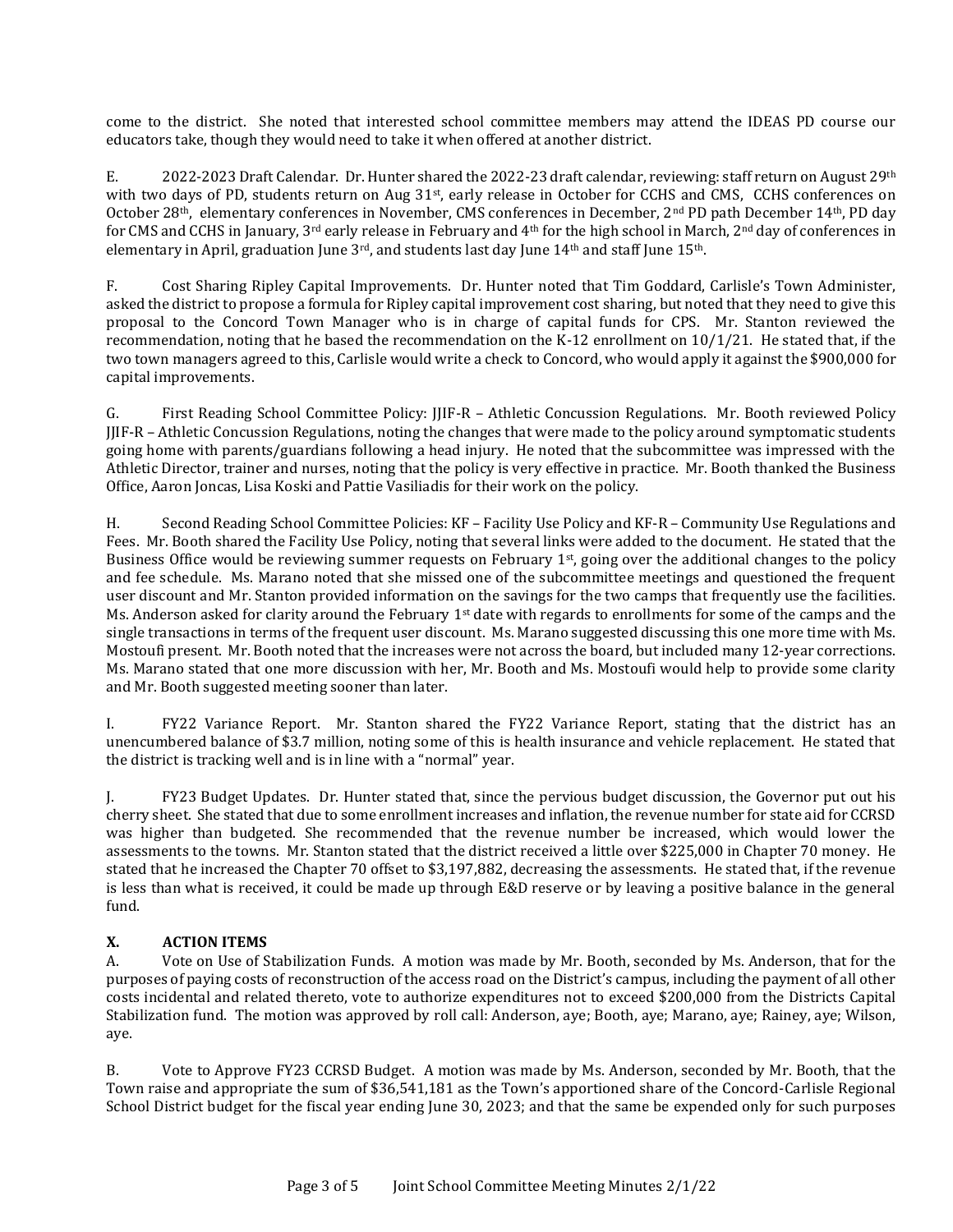and under the direction of the Concord Carlisle Regional School Committee. Concord's total assessment is \$24,962,356 and Carlisle's total assessment is \$7,284,584. The motion was approved by roll call: Anderson, aye; Booth, aye; Marano, aye; Rainey, aye; Wilson, aye.

## **XI. ADDITIONAL PUBLIC COMMENT**

1. Terry Ackerman, Concord Select Board. Ms. Ackerman stated that she supported the fee structure, thanking Mr. Booth and the Business Office for all of their work on the fee schedule.

2. David Hosford, Concord resident, Target Soccer Camp Director. Mr. Hosford stated that he appreciates all of the work being done by the School Committee, thanking the SC for reconsidering the fee schedule.

3. Nat Carr, Director of Star Camp. Mr. Carr thanked the SC and noted that he appreciates them listening to their comments on the fee schedule.

## **XII. CCSC ADJOURNMENT**

A motion to adjourn the CCSC meeting was made by Mr. Booth, seconded by Ms. Rainey. The motion was approved by roll call: Anderson, aye; Booth, aye; Marano, aye; Rainey, aye; Wilson, aye, and the CCSC meeting adjourned at 8:48 PM.

# **XIII. DISCUSSION**

A. FY23 Budget. Dr. Hunter stated that they ended up looking at the CPS budget through the lens of Special Education, noting that a huge driver in the budget is the special education programming and the expansion of the continuum of intensive special education programming in district. She shared a document created by Mr. Stanton that breaks out the special education lines out of the budget, noting that the increase is 2.26% without special education included and 3.54% with it included. Dr. Hunter stated that Ms. Dixson put together an overview of potential real cost savings of keeping children in the programs as well as out how much it would cost if the kids went out of district. Mr. Booth noted his concern for pulling out special education and costs associated with it. Dr. Hunter stated that this was not the intention of sharing this information, noting that this is advocacy for doing right by the kids. She stated that it is a substantial, unique cost driver in the budget in terms of staffing. Mr. Booth asked Ms. Dixson if this will be cost neutral in a year or two and Ms. Dixson stated that savings would be realized immediately. Ms. Rainey stated that, while she appreciates the work done, she feels they need to look elsewhere because she is concerned that FY24 will be challenging.

B. Concord Middle School Building Project. Mr. Booth stated that they are waiting for the next step in the building project and Ms. Anderson noted that she would be sending out a final reminder to the distribution list about the upcoming vote. Ms. Marano acknowledged the CMSBC and everyone involved and Mr. Booth noted how genuine and authentic Dr. Hunter was at the Town Meeting presentation.

C. FY22 Variance Report. Mr. Stanton shared the FY22 Variance Report, noting that CPS is tracking well and every line is in balance. He stated that \$1.4 million remains unencumbered.

Public Comment: Christine Reynolds, Chair of the Concord Finance Committee. Ms. Reynolds stated that the next Concord FINCOM meeting is on February  $24<sup>th</sup>$ , noting that the CPS budget gap will be discussed at that meeting.

#### **XIV. ADJOURNMENT**

A motion to adjourn was made by Ms. Anderson, seconded by Ms. Marano. The motion was unanimously approved and the CSC meeting adjourned at 9:11 PM.

Respectfully submitted,

Erin E. Higgins

Approved: 3.8.22

Abbreviations: CCHS Concord-Carlisle High School